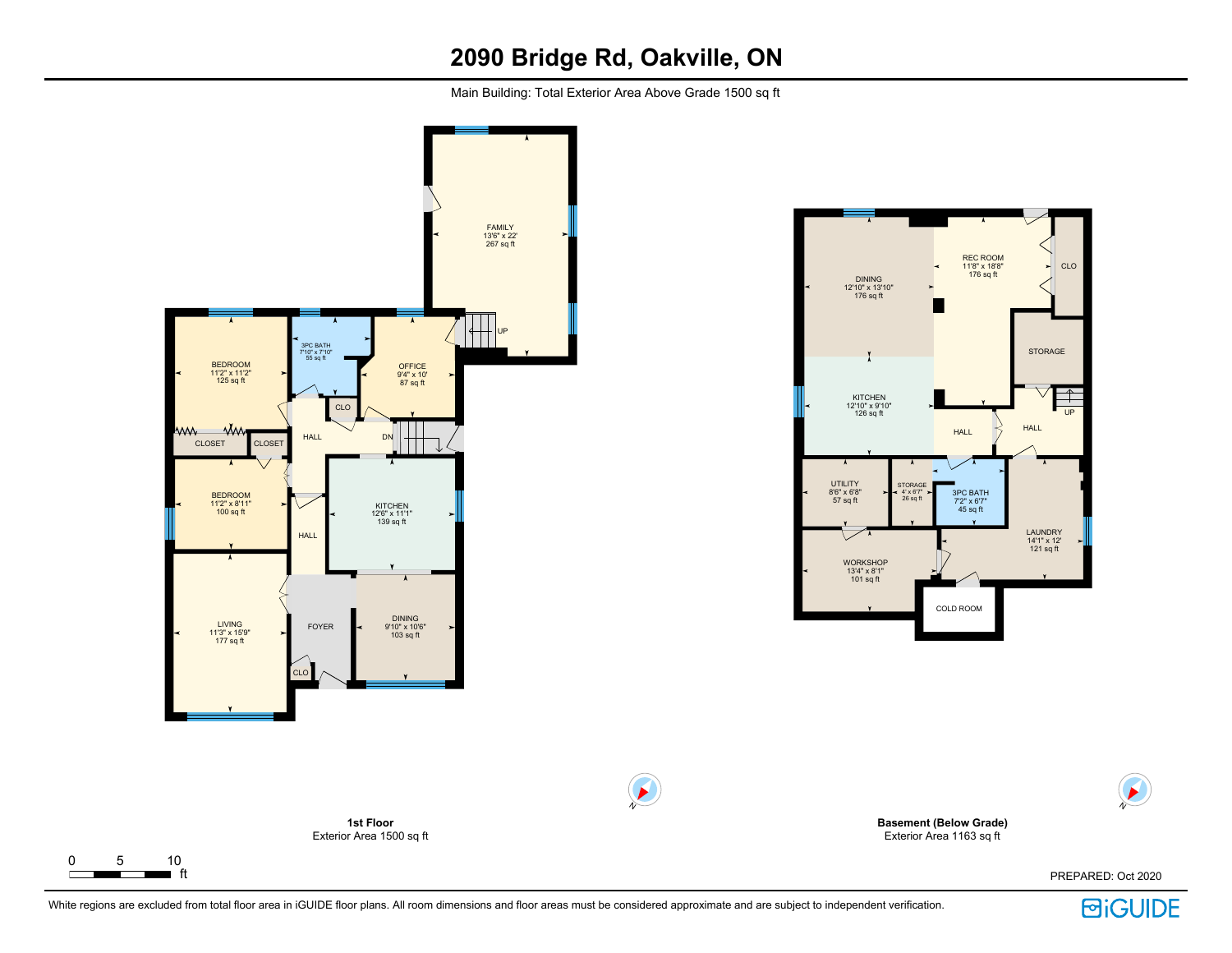# **2090 Bridge Rd, Oakville, ON**

**1st Floor** Total Exterior Area 1500 sq ft

Total Interior Area 1328 sq ft





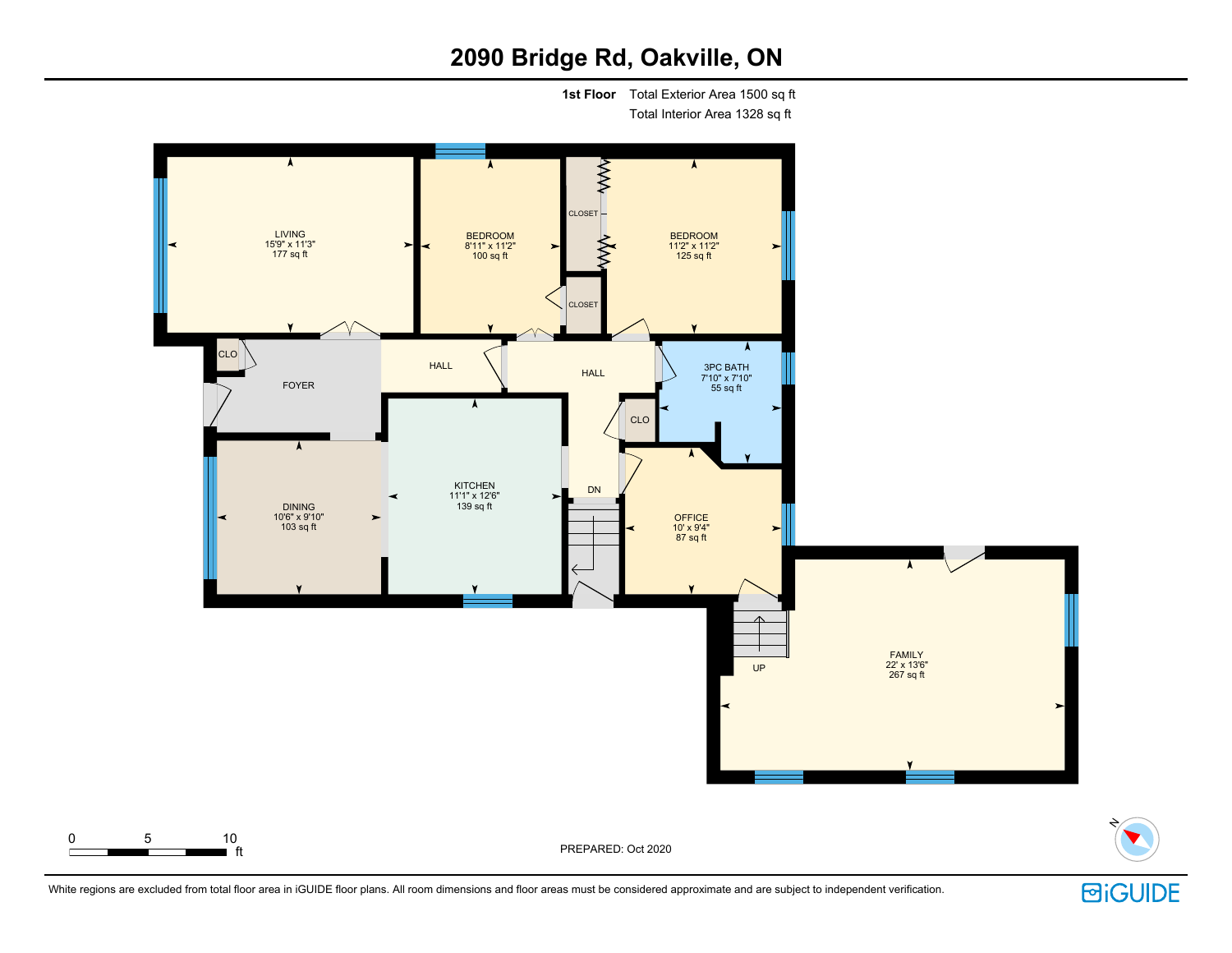# **2090 Bridge Rd, Oakville, ON**

**Basement** Total Exterior Area 1163 sq ft

Total Interior Area 1039 sq ft





N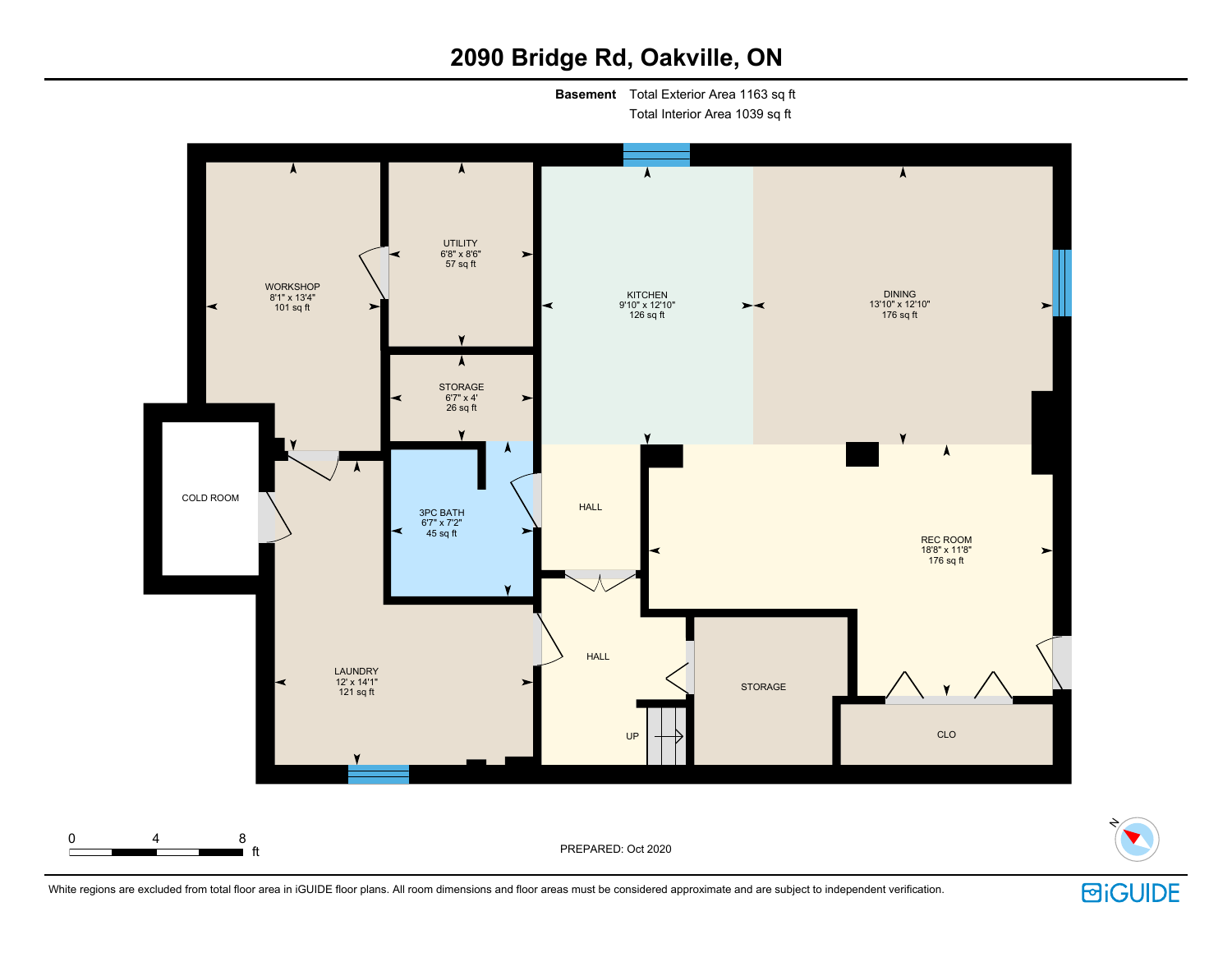## **Property Details**

#### **Room Measurements**

Only major rooms are listed. Some listed rooms may be excluded from total interior floor area (e.g. garage). Room dimensions are largest length and width; parts of room may be smaller. Room area is not always equal to product of length and width.

#### **Main Building**

1ST FLOOR 3pc Bath: 7'10" x 7'10" | 55 sq ft Bedroom: 11'2" x 8'11" | 100 sq ft Bedroom: 11'2" x 11'2" | 125 sq ft Dining: 9'10" x 10'6" | 103 sq ft Family: 13'6" x 22' | 267 sq ft

Kitchen: 12'6" x 11'1" | 139 sq ft Living: 11'3" x 15'9" | 177 sq ft Office: 9'4" x 10' | 87 sq ft

### BASEMENT

3pc Bath: 7'2" x 6'7" | 45 sq ft Dining: 12'10" x 13'10" | 176 sq ft Kitchen: 12'10" x 9'10" | 126 sq ft Laundry: 14'1" x 12' | 121 sq ft Rec Room: 11'8" x 18'8" | 176 sq ft Storage: 4' x 6'7" | 26 sq ft Utility: 8'6" x 6'8" | 57 sq ft Workshop: 13'4" x 8'1" | 101 sq ft

#### **Floor Area Information**

Floor areas include footprint area of interior walls. All displayed floor areas are rounded to nearest integer. Total area is computed before rounding and may not equal to sum of displayed floor areas.

### **Main Building**

1ST FLOOR Interior Area: 1328 sq ft Perimeter Wall Length: 197 ft Perimeter Wall Thickness: 10.5 in Exterior Area: 1500 sq ft

- BASEMENT (Below Grade) Interior Area: 1039 sq ft Excluded Area: 32 sq ft Perimeter Wall Length: 142 ft Perimeter Wall Thickness: 10.5 in Exterior Area: 1163 sq ft
- **Total Above Grade Floor Area** Main Building Interior: 1328 sq ft **Main Building Exterior: 1500 sq ft**